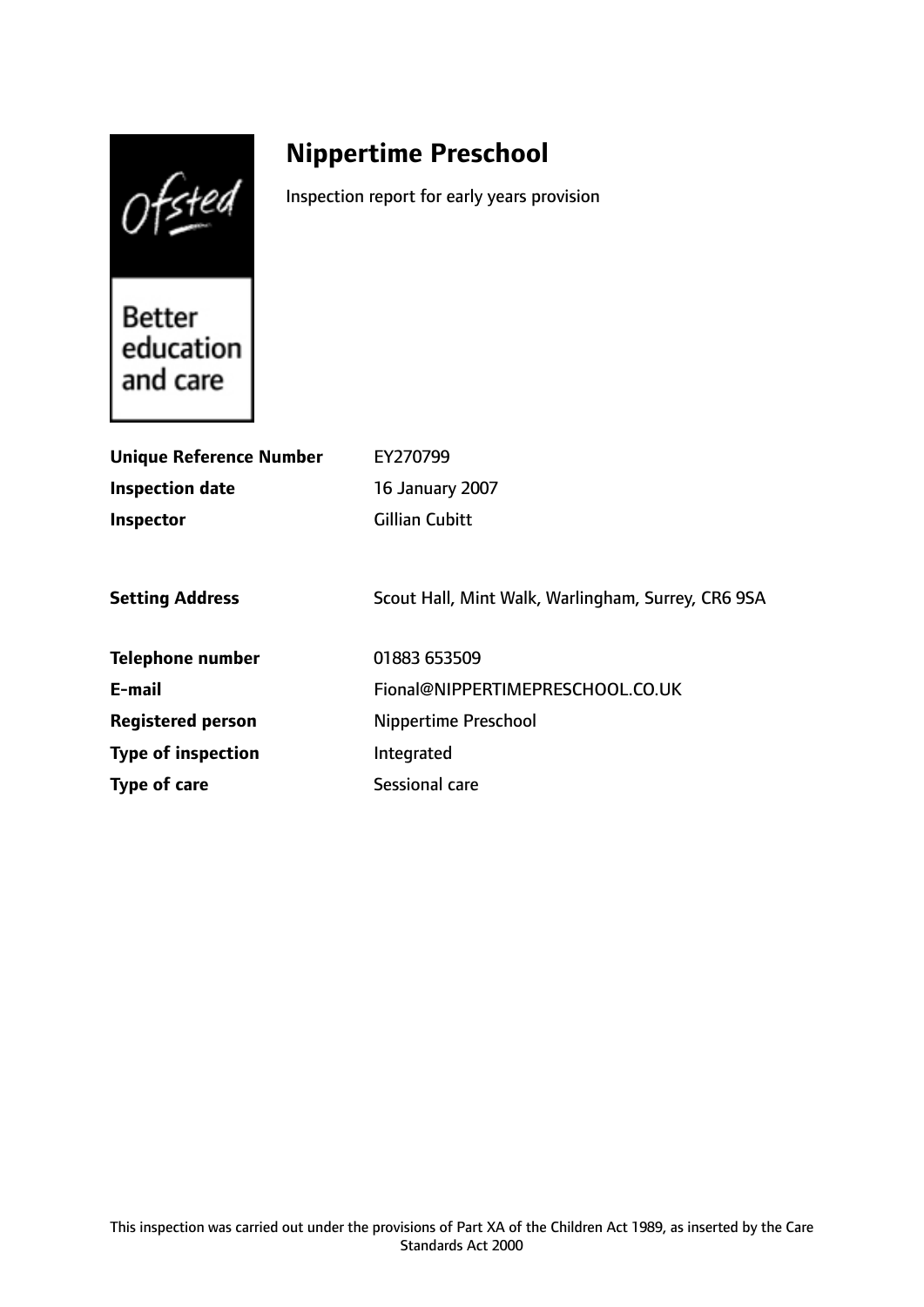# **ABOUT THIS INSPECTION**

The purpose of this inspection is to assure government, parents and the public of the quality of childcare and, if applicable, of nursery education. The inspection was carried out under Part XA Children Act 1989 asintroduced by the Care Standards Act 2000 and, where nursery education is provided, under Schedule 26 of the School Standards and Framework Act 1998.

This report details the main strengths and any areas for improvement identified during the inspection. The judgements included in the report are made in relation to the outcomes for children set out in the Children Act 2004; the National Standards for under 8s day care and childminding; and, where nursery education is provided, the *Curriculum guidance for the foundation stage.*

The report includes information on any complaints about the childcare provision which Ofsted has received since the last inspection or registration or 1 April 2004 whichever is the later.

## **The key inspection judgements and what they mean**

*Outstanding: this aspect of the provision is of exceptionally high quality Good: this aspect of the provision is strong Satisfactory: this aspect of the provision is sound Inadequate: this aspect of the provision is not good enough*

For more information about early years inspections, please see the booklet *Are you ready for your inspection?* which is available from Ofsted's website: *www.ofsted.gov.uk.*

## **THE QUALITY AND STANDARDS OF THE CARE AND NURSERY EDUCATION**

On the basis of the evidence collected on this inspection:

The quality and standards of the care are good. The registered person meets the National Standards for under 8s day care and childminding.

The quality and standards of the nursery education are satisfactory.

## **WHAT SORT OF SETTING IS IT?**

Nippertime Preschool registered in 2003. It is an independent, privately run facility and operates from the village scout hall which is based in Warlingham, Surrey. The children have the use of the main hall and there are supporting rooms, such as a kitchen, an office and store room. There is also a secure outside play area for children.

There are currently 35 children aged from two to under five years on roll. Of these, 21 children receive funding for early education. Children come from the local area and further afield. The preschool currently supports children with learning difficulties and/or disabilities and also supports children who speak English as an additional language.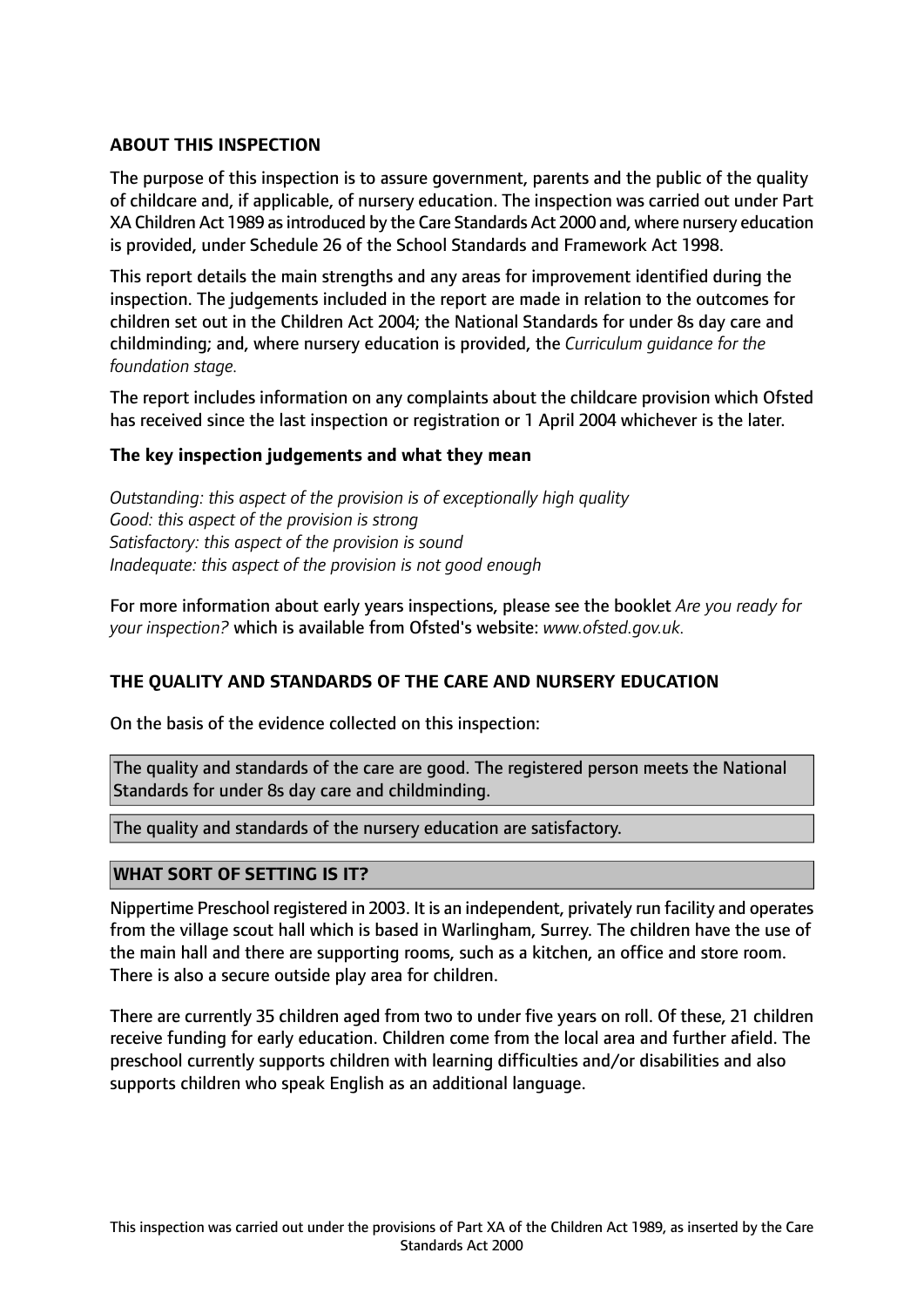The preschool employs six members of staff. Of these, five hold appropriate early years qualifications and one member of staff is working towards a qualification. All staff hold a current first aid certificate.

# **THE EFFECTIVENESS OF THE PROVISION**

## **Helping children to be healthy**

The provision is satisfactory.

Children are cared for in a clean environment where staff are careful to ensure that all areas of the hall and toilets are well maintained. Children have established daily routines which promote their awareness of their own bodies. They always wash their hands with soap before eating and after going to the toilet and they understand the reason why dirty tissues have to be disposed of after wiping their noses. Children also know that they can help themselves to water whenever they are thirsty.

Children's health is promoted by the comprehensive procedures and documentation in place. For example, staff follow clear procedures if a child is sick. Also staff have effective systems for informing parents about activities that may impact on children's health due to allergies. For example, children want to stroke visiting animals and horses but parents are asked to sign permission forms before this is allowed. Children benefit because all staff are trained in first aid which means that children's accidents are dealt with appropriately. Accident and medication procedures are in place but lack sufficient detail to secure that the correct treatment will always be given to children in the event of them requiring ongoing medication.

Children have plenty of physical exercise and enjoy a period in the outside play area. They know they have to put their coats on because the air is cold but they also keep warm through rigorous activity whilst playing in the fresh air.

Children enjoy mid morning snacks of dried fruit and biscuits and staff check children's place mats where information is kept about their dietary needs. This system ensures staff are always aware of what children may eat. Staff also ensure that that children's lunches, that they bring from home, are kept fresh in the fridge so children's health is not put at risk.

## **Protecting children from harm or neglect and helping them stay safe**

The provision is good.

Children's wellbeing and safety is of prime importance. They are welcomed each morning and signed in by staff. Parents also sign times of arrival and leaving, so staff have accurate information on who is on the premises. This proves to be effective especially when there is a fire drill. The 'fire' procedure is known by all staff and is practiced regularly so children understand what happens when the whistle is blown.

Inside, children quickly settle into a warm, inviting hall, which is well maintained and staff complete a daily risk assessment to ensure that all areas are secured and safe. Children move around with plenty of space and are able to easily access their toys from boxes or on the low level tables. All furniture is of good quality and suitable and safe for the children's needs.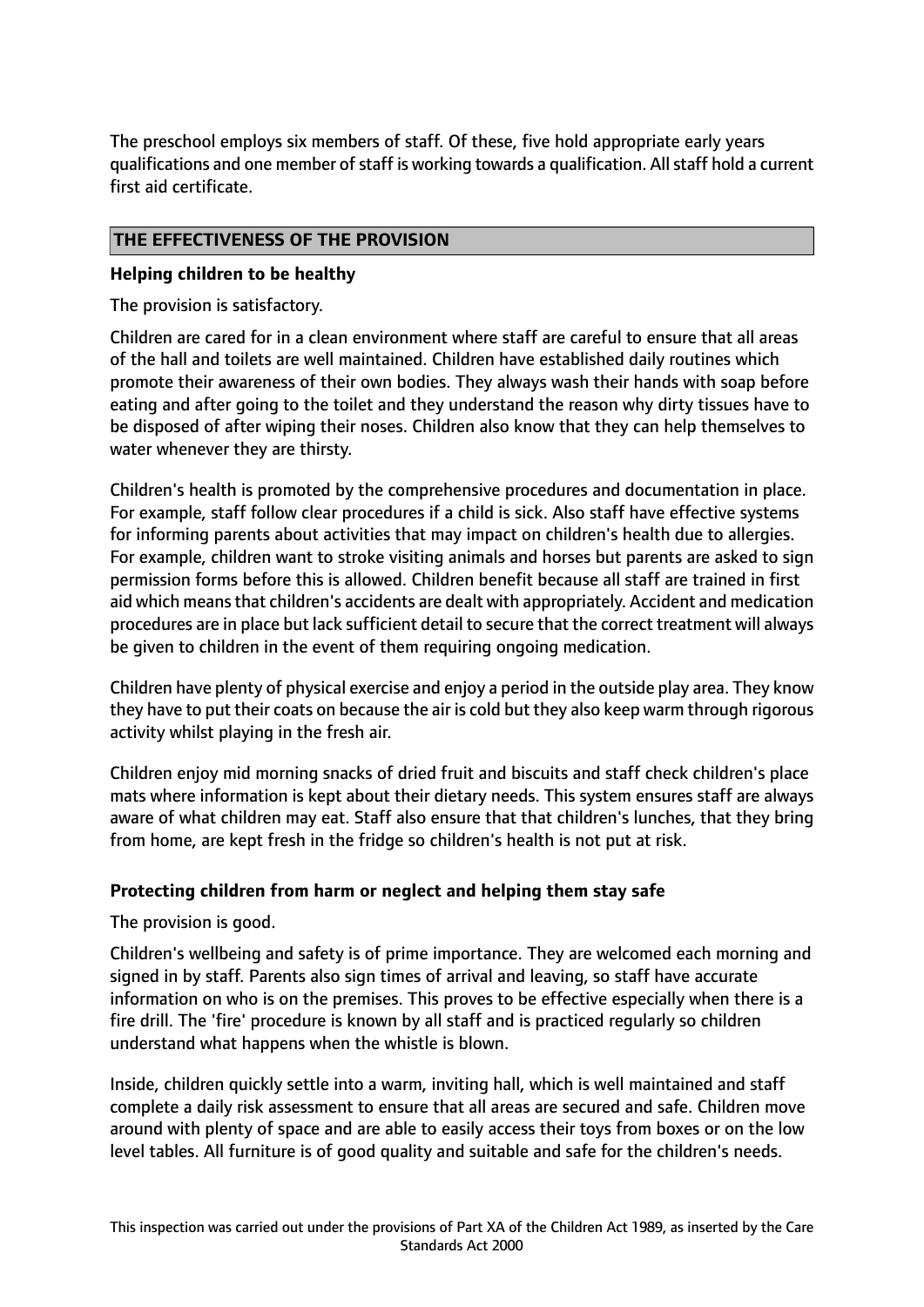Children are protected from unknown persons because the staff make good use of the CCTV installed and all visitors have to show their identity. There are also very good systems in place to protect children when handing them over to their carers at the end of the morning.

Staff have a sound understanding of child protection issues. Most staff have completed training and their knowledge is supported by the well written child protection policy which clearly outlines the preschool's responsibilities to protect children. Staff are aware to report any concerns to the named contact, who takes the appropriate action. This means that children are securely protected from harm.

## **Helping children achieve well and enjoy what they do**

# The provision is good.

Children are happy and settled in an environment that is relaxed yet stimulating. Good team work amongst the staff and warm and caring relationships with the children resultsin a positive and harmonious approach to ensuring that children have fun whilst developing and learning. Staff working with children between the ages of two to three years make good use of the 'Birth to three matters' framework to reflect how they care and provide activities for their youngest members of the group. All children in the preschool enjoy a wide variety of activities appropriate to their stage of development. Children enjoy the freedom of choosing their toys and there is never any expectation that children must participate in the directed activities. Children's concentration is not interrupted if they are happily engaged in an activity of their own choosing. For example children spend considerable time building train tracks, developing their own ideas and thoughts in the design and construction. Children have the choice of a good range books and most children enjoy group story times; older children, in particular, eagerly participate and interact with staff.

## Nursery Education

The quality of teaching and learning is satisfactory. Staff have a generally good understanding of the Foundation Stage curriculum and provide varied activities for the children to help them enjoy their learning. For example, all children enjoy large group activities such as the parachute game where they cover many areas of learning whilst having great fun; they laugh with glee as they bounce a frog into the air and it lands on different colours; children count as they lift the parachute up and shout out the colours as the frog lands. Children hold hands and cuddle each other as they sit under the parachute and watch as staff raise it into the air and it envelopes the children, giving them a sense of togetherness. Staff make observations notes on what children can do and then pass these to the manager who then compiles the main plans and daily activity sheets. The manager also assesses the individual areas of learning for each child but these next steps are not noted in the planning clearly enough to be fully useful.

Children make positive progress in their personal, social and emotional development. Staff take time to listen to the children and give them plenty of praise when they show independence and cooperation; for example, staff thank and praise children when they hang up their coats and help to tidy the hall. Children begin to recognise their own name because they self register each day and they see their names in other areas such as their drinking water bottles and lunch place mats. Role play areas help children to use their imagination and different themes are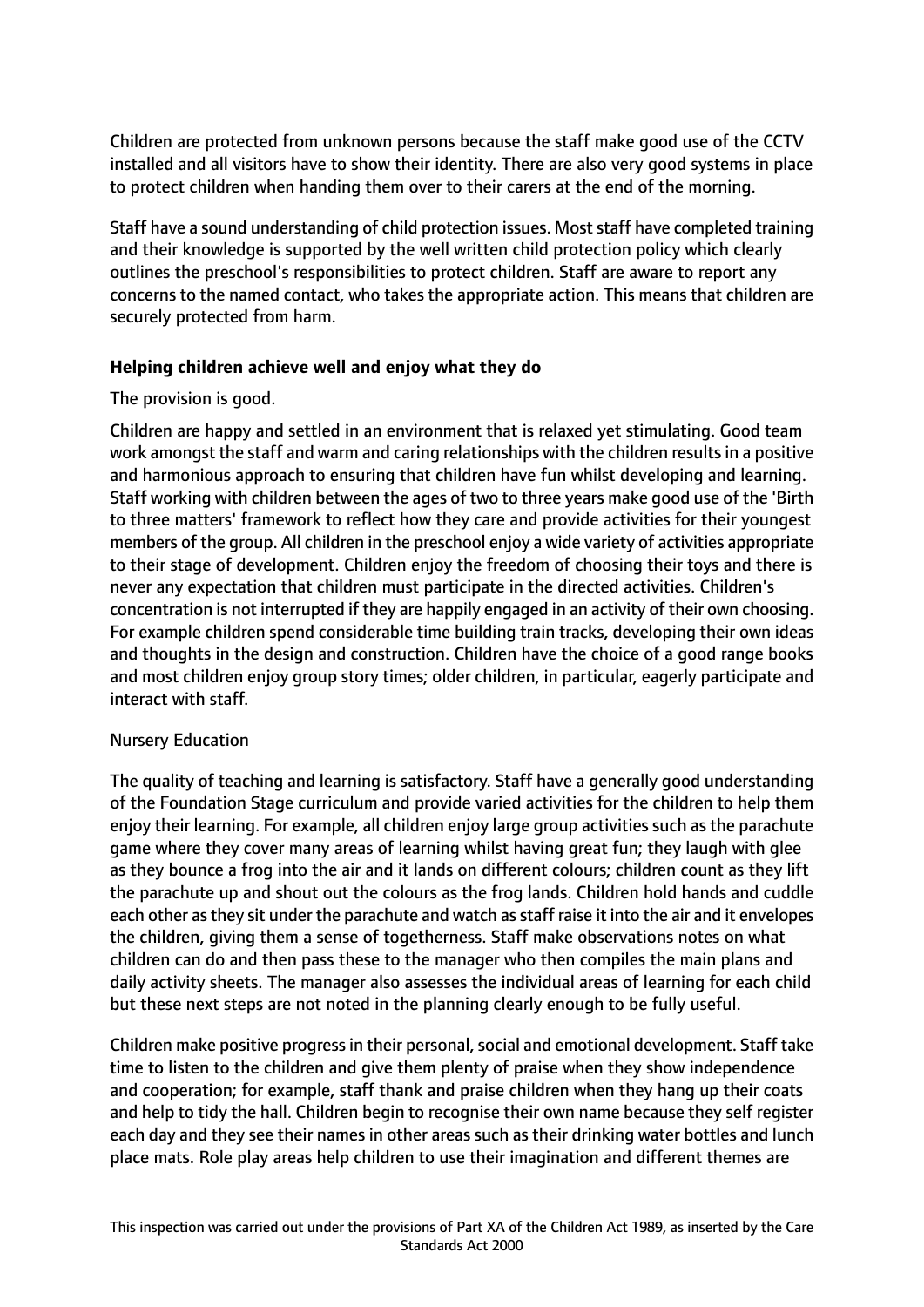organised to help children understand different aspects of their community. For instance children dress up as vets and bandage their 'sick' animals. Children learn about differences in length and size when comparing bandages and their small motor skills are practiced as they begin to tie ends together. However, children lack opportunities to extend their creative play by not having mark making and counting resources accessible in their role play activities. Children's hand and eye coordination skills are promoted through activities such as moving with and catching bean bags. Children also benefit from the frequent opportunities to develop their creative skills either through painting, collages using various felts and materials or construction such as making mice. The computer is also used daily which promotes children's early understanding of information and technology.

# **Helping children make a positive contribution**

The provision is satisfactory.

All children are made welcome in the preschool and their individual needs and backgrounds are valued and respected. Children with known disabilities are closely monitored and staff adapt methods of teaching to meet children's needs. All children, therefore, have equal access to activities and resources and are encouraged and supported to participate through the warm and positive language used by staff. On arrival, children self register and hang their up their coats which encourages their feeling of independence and belonging. Children's spiritual, moral, social and cultural development is fostered. Their confidence and self-esteem is promoted through the enthusiastic staff participation in all children's activities, giving children positive guidance and praise on their achievements. Children's behaviour is generally good with little need for staff intervention apart from calm reminders about being careful and the use of manners.

Children's awareness of the wider community is promoted well. Children take pride in caring for the preschool cuddly dog 'Bella' whilst on holiday. They then tell other children what Bella did and saw which promotes children's understanding of other places as well as helping their communication skills. Children begin to understand the world of work, and through themes, enjoy visits from professionals such as the local firemen. Cultural festivals are celebrated throughout the year such as Chinese New Year and 'Burns' Night so reinforcing children's understanding of differing cultures and the wider world. Resources are also available for children to use as part of their everyday play that help them develop respect and an understanding for all members of society.

There are warm relationships between parents and staff. Parents are very pleased with the care their children receive. They receive plenty of written information about the preschool with their initial enquiry and ongoing newsletters, as well as the information on the notice board, which includes some policies, keep them informed. This is further supported by the children's daily information books which keeps communication open between parents and staff. The partnership with parents and carers of children in receipt of funding for nursery education is satisfactory. Planning information is displayed on the notice board, however, the weekly and daily activities are not made clear. Not all parents are aware of the Foundation Stage although staff are always receptive to parents' questions and are able to provide details of their children's learning and achievements upon request.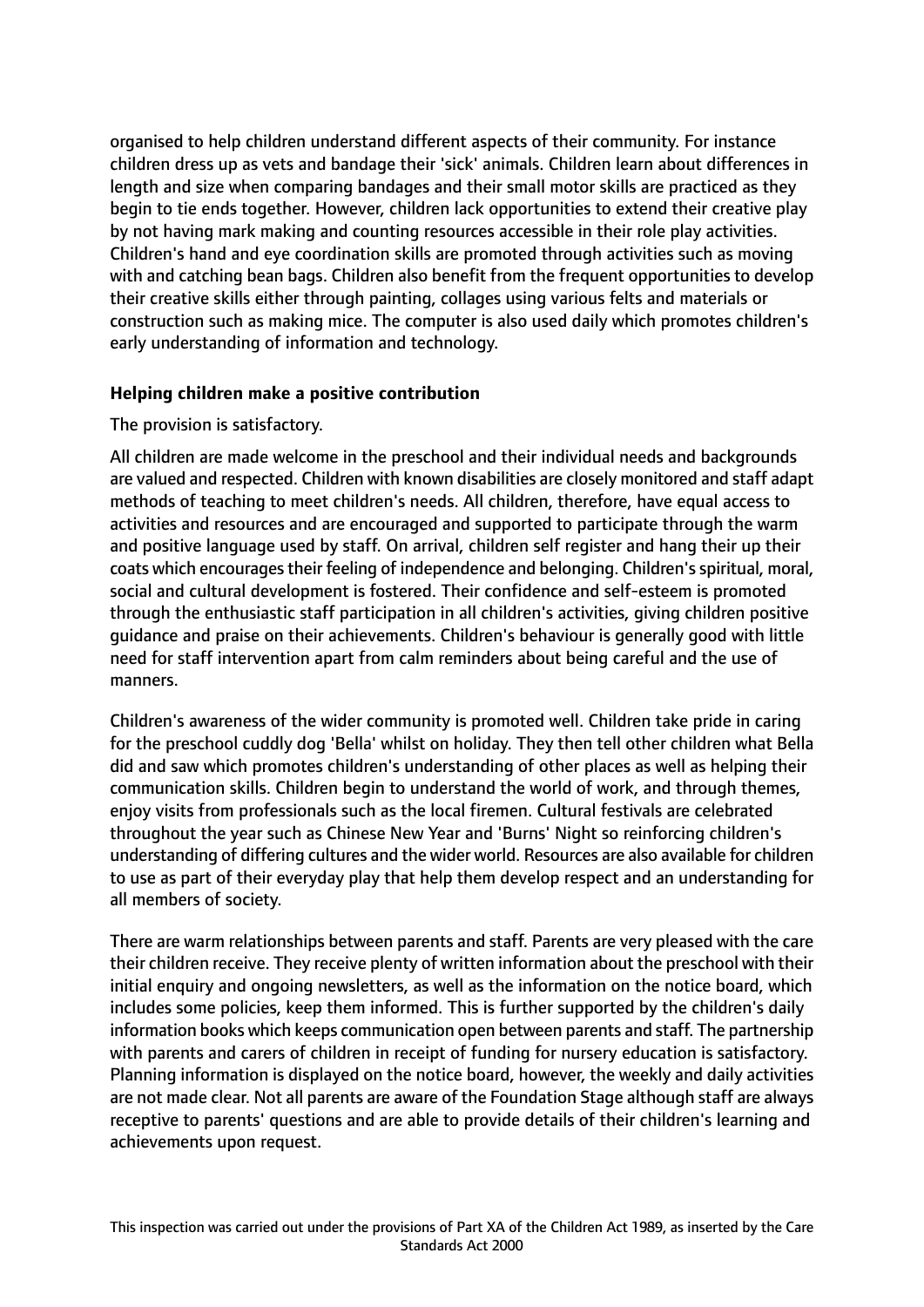# **Organisation**

The organisation is good.

The organisation of the preschool helps to promote children's welfare well. The main hall is spacious and well planned so children can access plenty of activities. Children between two and three years join in with older children in most activities but through careful staff deployment and effective use of the Birth to three matters these children's needs are appropriately supported. For older children there is suitable planning in place that monitors their progress in the Foundation Stage.

Allstaff at the preschool are either qualified or undergoing training and they are fully supported, if they wish, to undertake short courses to improve their knowledge and skills. There are supervision plans in place and appraisal of all staff is currently being organised which further supports staff's development. The manager and deputy manager are active members of the group and they create an open friendly good team working environment.

Leadership and management of the nursery education is satisfactory. The manager takes responsibility for the overall planning and works closely with the deputy manager to monitor the provision for the children and to identify where improvements can be made. The manager has been pro-active in developing methods of recording children's progress and has prepared clear spread sheets which provide information on where children are in their learning. The manager encourages staff to undertake training for the Foundation Stage but, as yet ,there are no systems in place that give planning and monitoring responsibilities to staff, thereby assisting them in their own practical development.

Documentation provides a strong framework for the care of the children. All records that are currently kept are accurate and up to date and confidentiality is maintained appropriately. Policies and procedures are current and staff are made aware of their content and are able to follow them.

The setting meets the needs of the range of the children for whom it provides.

## **Improvements since the last inspection**

At the last inspection a recommendation was made to provide more resources that reflect cultural differences. As a result the preschool expanded the provision of toys. Children are now able to gain a fuller understanding of the different cultures within their wider community.

## **Complaints since the last inspection**

Since 1 April 2004 there have been no complaints made to Ofsted that required the provider or Ofsted to take any action in order to meet the National Standards.

The provider is required to keep a record of complaints made by parents, which they can see on request. The complaints record may contain complaints other than those made to Ofsted.